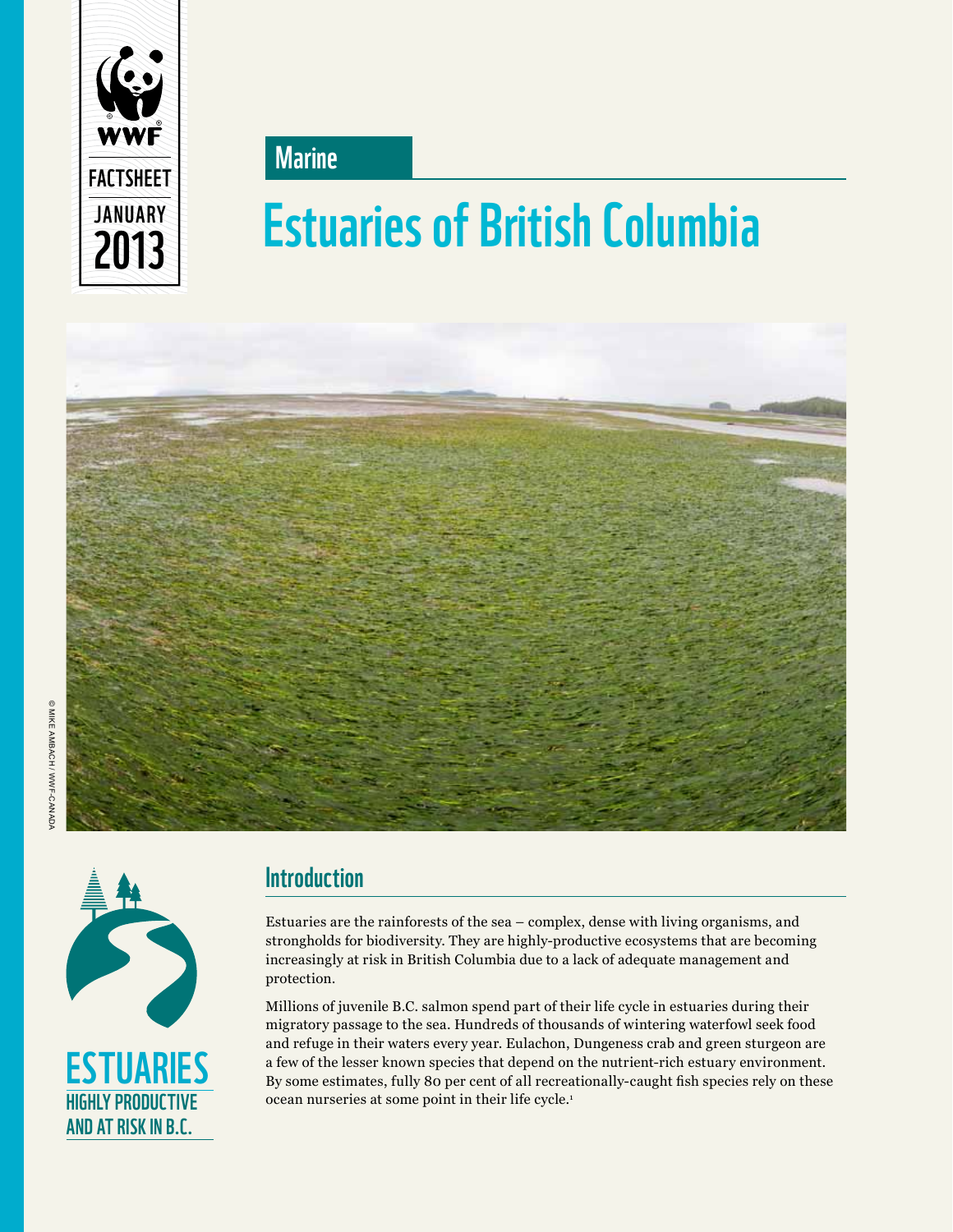

**Salt water and tides influence the upriver portion of the estuary.**

As well as supporting an abundance of life, estuaries fill many crucial ecosystem functions; filtering water, regulating nutrients and protecting against the worst impacts of coastal storms. These vital services are well understood, yet almost half of B.C.'s estuaries are now under threat and need our protection.2 Climate change, pollution and industrial development are a few of the threats from both land and sea. The loss of healthy estuaries would impoverish our coastlines, rivers and communities.

#### A Powerhouse Ecosystem

Only a tiny portion  $-2.3$  per cent  $-$  of B.C.'s coastline is classified as estuary.<sup>3</sup> According to the Canadian Wildlife Service, Class 1 estuaries are those considered most valuable for their size, their intertidal biodiversity and the variety of species that use their services. B.C.'s Class 1 estuaries include the Chemainus River/Bonsall Creek Complex, Courtenay River, Cowichan River, Georgetown Creek, Kitimat River, Nanaimo

River, Nicomekl/Serpentine River Complex and Skeena/Ecstall/McNeil River Complex.

The province's two largest estuaries are found on the Fraser and Skeena Rivers. Already, the Fraser River delta has lost more than two thirds of its estuary habitat to urban and industrial development.4 And the Skeena estuary - ranked as one of the most important in B.C. – is now threatened by rapid expansion of new commercial and industrial development.

### The Climate Change Threat

Climate change poses another major threat to estuaries. Rising sea levels and shifting storm patterns are forcing estuaries to gradually drift inland. In areas where dikes or seawalls are built, estuaries are prevented from moving further inland. Exposed to rising seas, the estuary environment will eventually lose its delicate balance of fresh and saltwater, and its habitat will be destroyed.

Climate change is also affecting the timing of spring floods in rivers as rainfall patterns change. This can alter the amount of sediment and nutrients washed downstream, which in turn can affect estuary plant and marine life. Climate impacts on ocean currents and oxygen levels also change the way the ocean delivers marine nutrients to estuaries. These changes will make the estuary resources humans depend on – such as salmon and crab – less secure.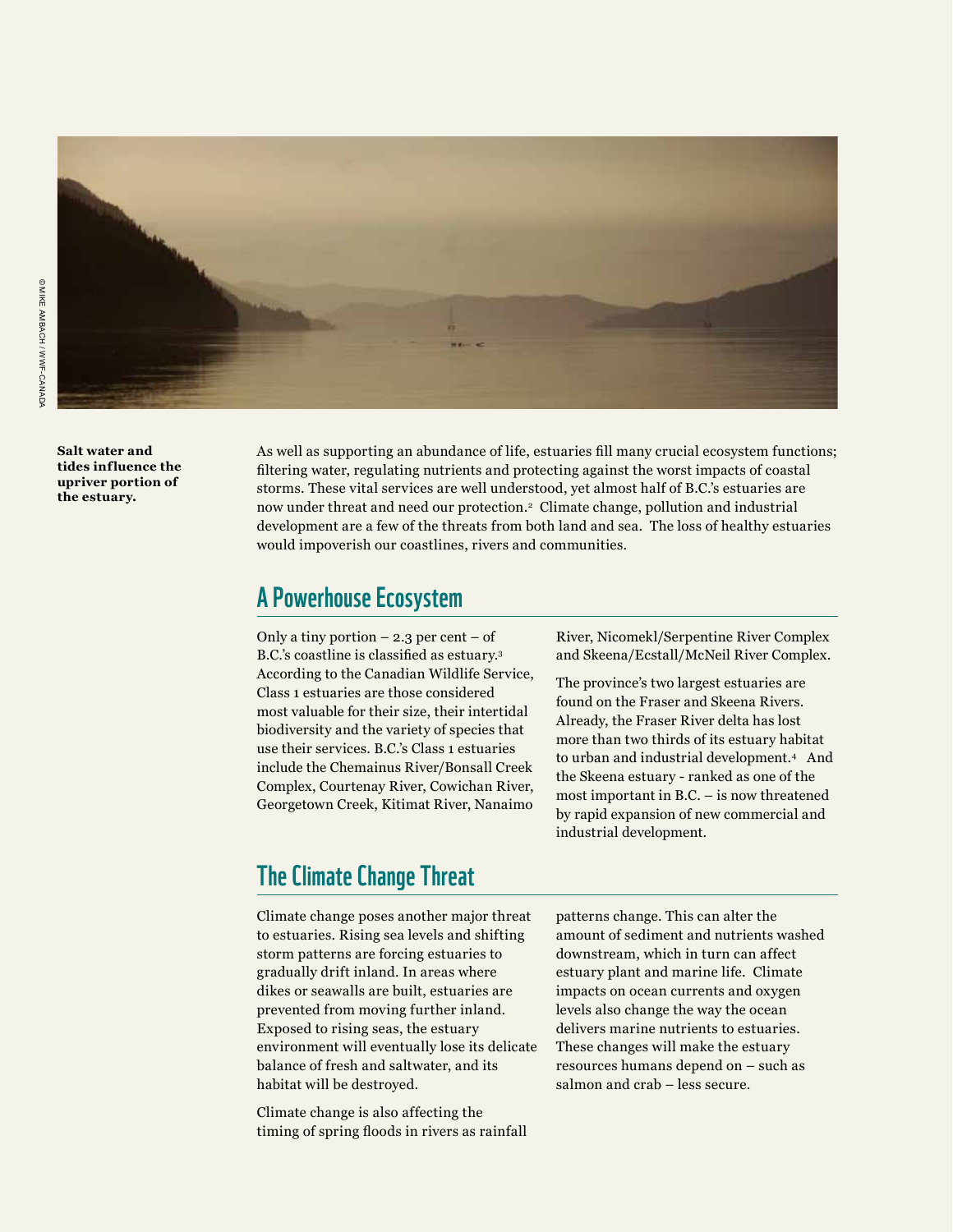

**Marine mammals gather seasonally to feed on the abundance of fish and other marine life in the estuary.**